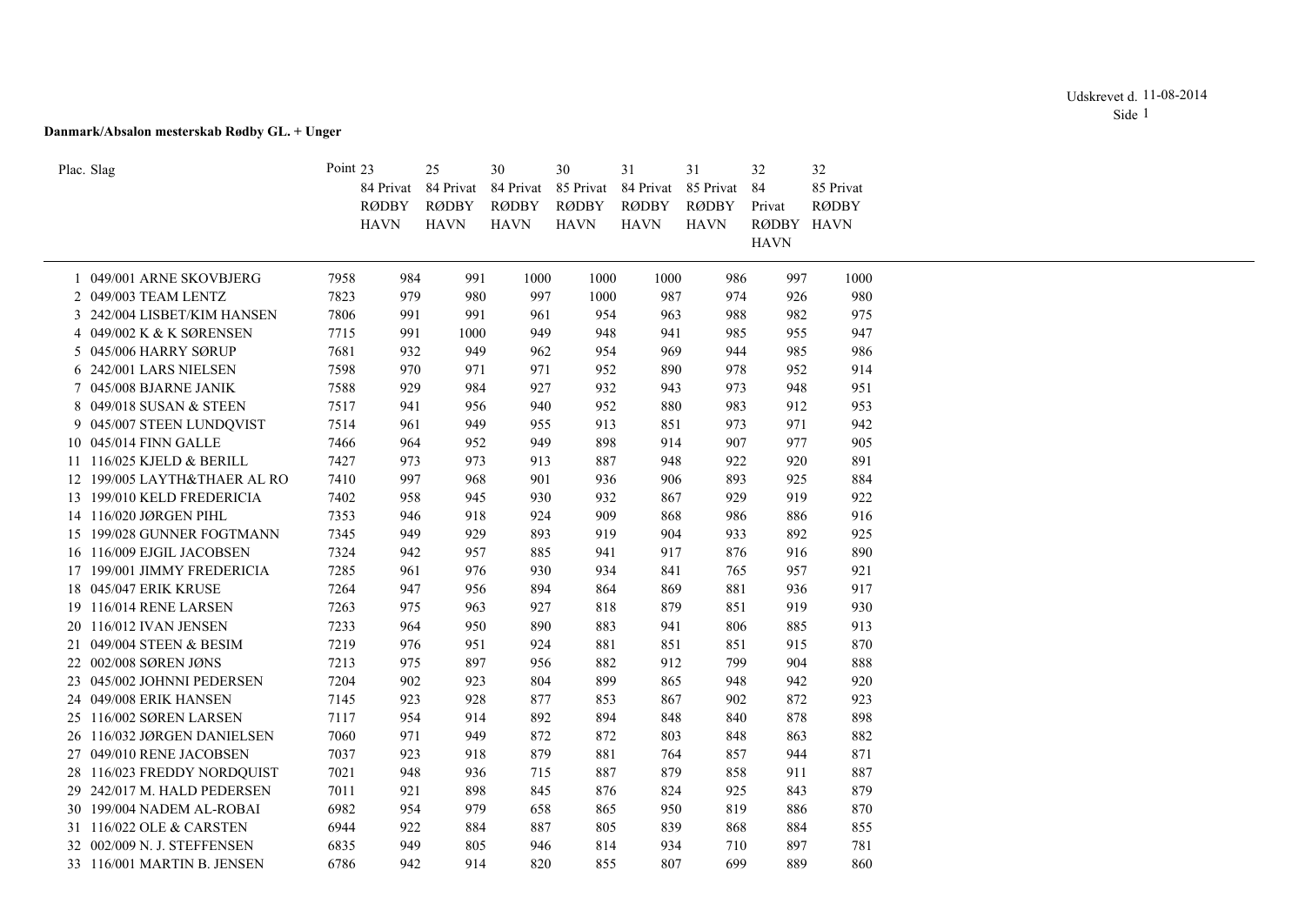# Udskrevet d. 11-08-2014 Side 2

# **Danmark/Absalon mesterskab Rødby GL. + Unger**

| Plac. Slag                   | Point 23 |              | 25           | 30           | 30           | 31           | 31           | 32          | 32           |
|------------------------------|----------|--------------|--------------|--------------|--------------|--------------|--------------|-------------|--------------|
|                              |          | 84 Privat    | 84 Privat    | 84 Privat    | 85 Privat    | 84 Privat    | 85 Privat    | 84          | 85 Privat    |
|                              |          | <b>RØDBY</b> | <b>RØDBY</b> | <b>RØDBY</b> | <b>RØDBY</b> | <b>RØDBY</b> | <b>RØDBY</b> | Privat      | <b>RØDBY</b> |
|                              |          | <b>HAVN</b>  | <b>HAVN</b>  | <b>HAVN</b>  | <b>HAVN</b>  | <b>HAVN</b>  | <b>HAVN</b>  | RØDBY HAVN  |              |
|                              |          |              |              |              |              |              |              | <b>HAVN</b> |              |
| 34 033/018 JONAS V. MADSEN   | 6768     | 952          | 940          | 896          | 682          | 852          | 645          | 905         | 896          |
| 35 116/006 FHINN & MONA      | 6757     | 928          | 924          | 876          | 819          | 776          | 849          | 924         | 662          |
| 36 242/012 ELSE/SVEND HANSEN | 6743     | 981          | 994          | 966          |              | 964          | 966          | 979         | 893          |
| 37 045/023 NIELS JAWORSKI    | 6545     | 965          | 980          | 964          | 882          | 925          | 851          | 979         |              |
| 38 242/010 M & M.B. JENSEN   | 6527     | 1000         |              | 939          | 934          | 952          | 840          | 932         | 930          |
| 39 033/007 PREBEN K.PETERSEN | 6511     | 945          | 946          | 776          | 681          | 780          | 843          | 798         | 742          |
| 40 199/002 KAJ JACOBSEN      | 6395     | 968          | 929          | 946          | 886          | 919          | 822          | 924         |              |
| 41 059/001 ERIK HENRIKSEN    | 5854     | 987          | 982          |              |              | 995          | 1000         | 937         | 954          |
| 42 059/004 JØRN NYMAND       | 5655     | 948          | 891          |              |              | 980          | 997          | 939         | 900          |
| 43 199/006 THERGAM-AL-HUIO   | 5554     | 980          | 946          | 917          | 904          | 874          | 933          |             |              |
| 44 059/009 JØRGEN HAUGE      | 5508     | 947          | 892          |              |              | 873          | 942          | 939         | 916          |
| 45 002/005 OLE MORTENSEN     | 5061     | 925          | 888          | 666          | 810          | 880          | 892          |             |              |
| 46 116/007 P. CHRISTOPHERSEN | 5046     | 917          | 906          | 693          | 872          |              |              | 790         | 867          |
| 47 049/016 PETER MIKKELSEN   | 4867     | 978          | 976          | 988          |              | 976          |              | 949         |              |
| 48 242/016 ULRIK L. LARSEN   | 4794     | 962          | 940          | 969          |              | 923          |              | 1000        |              |
| 49 045/010 NENAD DEVIC       | 4793     | 897          | 950          | 832          | 491          | 964          | 660          |             |              |
| 50 049/025 PETER HANSEN      | 4780     | 985          | 995          | 939          |              | 915          |              | 946         |              |
| 51 033/008 M. YOUNAS         | 4774     | 958          | 969          | 685          | 650          | 767          | 744          |             |              |
| 52 002/010 GEORGES BOGIATZIS | 4759     | 944          | 896          | 853          | 600          | 865          | 602          |             |              |
| 53 049/011 OLE G. HANSEN     | 4759     | 977          | 971          | 964          |              | 910          |              | 938         |              |
| 54 059/005 TOBIAS BAUER      | 4736     | 948          |              |              |              | 907          | 997          | 940         | 944          |
| 55 242/011 MIRKO HADZIC      | 4695     | 967          | 986          | 881          |              | 886          |              | 975         |              |
| 56 199/003 HAMID AL-ABAIJA   | 4511     | 962          |              | 877          | 878          | 813          | 981          |             |              |
| 57 033/016 BENNY JØRGENSEN   | 4191     | 938          | 931          | 848          | 678          |              | 795          |             |              |
| 58 033/024 HANS CHR. NIELSEN | 4166     | 938          | 944          |              | 659          |              | 673          | 952         |              |
| 59 199/030 PER THOMSEN       | 4099     | 851          | 886          | 767          |              | 805          |              | 790         |              |
| 60 059/007 KIM HOLGERSEN     | 3610     | 947          | 864          |              |              | 857          |              | 942         |              |
| 61 002/006 MIKE MORTENSEN    | 2990     | 933          | 897          | 459          |              | 701          |              |             |              |
| 62 033/012 TEAM NIELSEN      | 2536     | 781          | 871          |              |              |              |              |             | 884          |
| 63 049/005 ABDUL MOHAMMAD    | 2526     |              |              | 859          |              | 775          |              | 892         |              |
| 64 116/028 ISMAIL KÜSLÜ      | 1934     | 957          | 977          |              |              |              |              |             |              |
| 116/027 ARIF ERKUL<br>65     | 1852     | 943          | 910          |              |              |              |              |             |              |
| 66 116/015 AXEL PETERSEN     | 1823     | 906          | 918          |              |              |              |              |             |              |